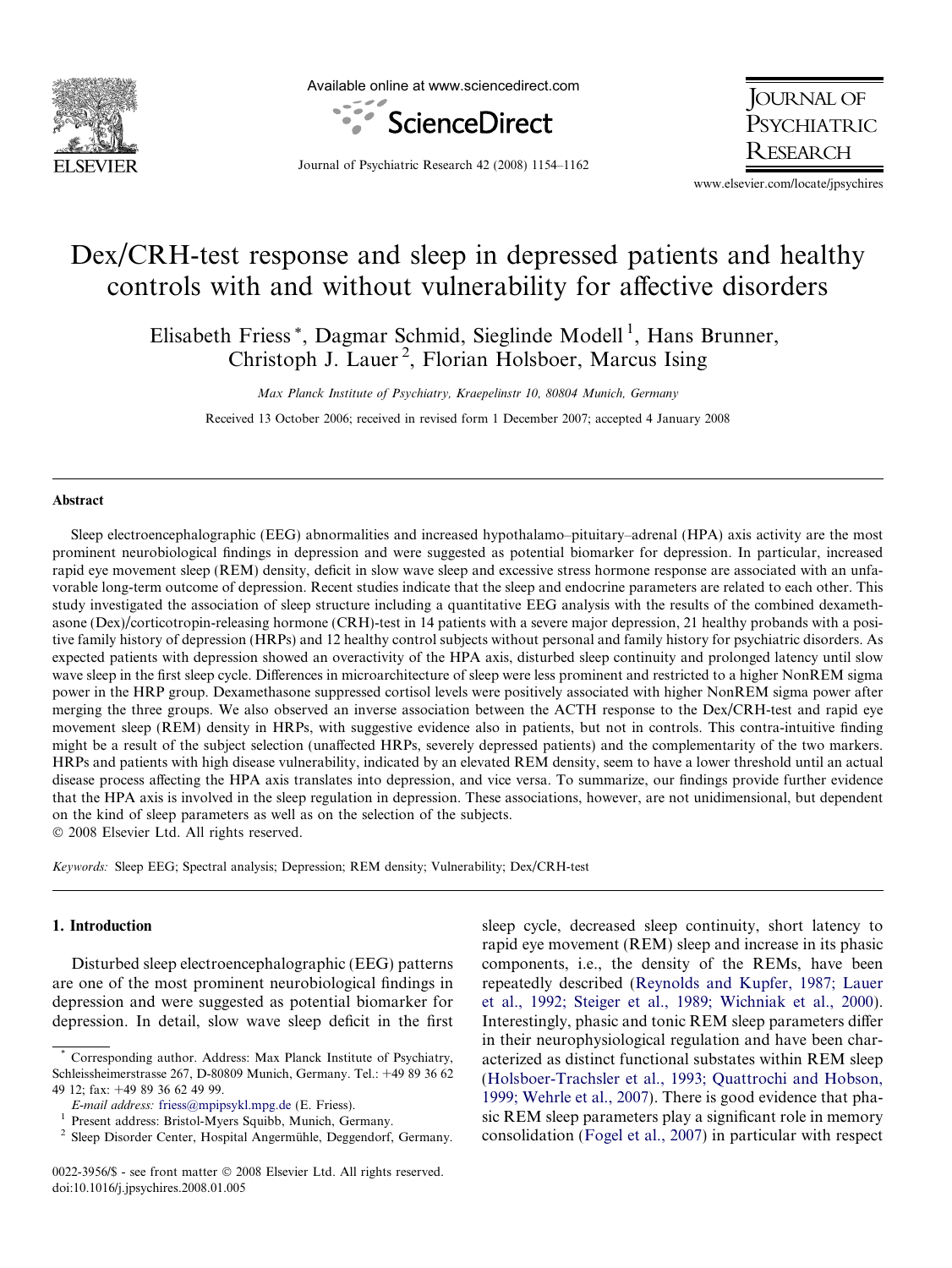to avoidance task learning ([Datta, 2000; Mavanji and Dat](#page--1-0)[ta, 2003\)](#page--1-0). The increase in REM density was demonstrated not only as one of the most significant and stable abnormalities of sleep in patients with depression but also in individuals who are at a high familial risk to develop the disease (high-risk probands, HRP; ''Munich Vulnerability Study on Affective Disorders"). Therefore, this parameter has been suggested as vulnerability marker for affective disorders ([Modell et al., 2002, 2005](#page--1-0)). In view of the ontogeny of REM sleep a deficit in postnatal REM sleep inhibition was proposed to account for the life-long REM sleep abnormalities in humans predisposed to the disease ([Vogel](#page--1-0) [et al., 2000\)](#page--1-0). On the other hand, there is compelling evidence that the excessive increase in hypothalamo–pituitary–adrenal (HPA) axis activity is one of the most relevant endocrine abnormalities in depression resulting from an impaired corticosteroid receptor function as the key mechanism in the pathogenesis of the disease [\(Holsb](#page--1-0)[oer, 2000; DeKloet et al., 2005](#page--1-0)). The function of the HPA axis can be most sensitively assessed by the combined dexamethasone (Dex)/corticotropin-releasing hormone (CRH) test [\(Heuser et al., 1994](#page--1-0)). Recent studies on the course and treatment response suggest this test as a potential biomarker in depression [\(Ising et al., 2005a](#page--1-0)). HRPs for affective disorders demonstrated moderately abnormal hormone response in the Dex/CRH-test lying inbetween the levels of healthy controls and patients with depression ([Holsboer et al., 1995; Modell et al., 1998\)](#page--1-0), which, however, was not predictive for the development of an affective disorders in HRPs ([Ising et al., 2005b\)](#page--1-0).

Numerous studies revealed that both sleep and endocrine alterations are associated with an unfavorable longterm outcome of depression [\(Kupfer et al., 1993; Thase](#page--1-0) [et al., 1998; Buysse et al., 1997; Clark et al., 2000; Zobel](#page--1-0) [et al., 1999, 2001](#page--1-0)). In addition, a recent study by [Hatzinger](#page--1-0) [et al. \(2004\)](#page--1-0) found that sleep variables unfavorable for long-term outcome were related to excessive stress hormone response. It has been suggested that underlying mechanisms may affect both sleep regulation and long-term course of depression.

The aim of this study was to examine the association between the microstructure of sleep and stress hormone regulation. For this purpose, we analyzed the associations between spectral sleep EEG parameters and the neuroendocrine response to the Dex/CRH-test in patients suffering from Major Depression, in a subgroup of HRPs from the ''Munich Vulnerability Study on Affective Disorders", and in healthy control subjects without personal or familial history for psychiatric disorders.

### 2. Methods

#### 2.1. Study samples

Twenty-one non-obese inpatients suffering from severe major depression (ICD10 F32.2, F33.2) who participated in a previous study investigating acute cortisol administration on sleep and growth hormone secretion were recruited ([Schmid et al., 2008](#page--1-0)). Patients underwent a careful clinical evaluation to exclude concomitant severe somatic, neurological or endocrinological diseases or substance abuse. They were free of any psychotropic medication in including benzodiazepine hypnotics for a wash out period of at least 5 days prior to the endocrinological testing and at least 7 days prior to the sleep EEG recordings. There was a total number of  $n = 6$  drop-out cases ( $n = 1$  diagnosed as rapid cycling,  $n = 2$  withdrew consent,  $n = 3$  refused to participate until the end of the protocol,  $n = 1$  refused to participate in blood sampling). Due to technical reasons the sleep recordings of  $n = 1$  patient in the baseline night could not be analyzed. Therefore, the data of  $n = 14$  patients (8) men, 6 women; age  $M = 47.2$ , SD = 11.6; Hamilton Depression Rating Scale (HDRS),  $M = 19.1$ , SD = 6.4, ranging from 18 to 38) were examined with respect to sleep profile and HPA system function.

Additionally, 21 healthy subjects (high-risk probands, HRPs) with at least one first-degree relative suffering from an affective disorder participated, who were a subgroup of participants in the ''Munich Vulnerability Study on Affective Disorders". During two study periods of the ''Munich Vulnerability Study on Affective Disorders" 740 psychiatric inpatients with a diagnosis of major depression, bipolar disorder, or ''bipolar II" disorder (bipolar disorder not otherwise specified) were screened. We looked for patients who had at least one first-degree relative with an affective disorder or schizophrenia and at least one first-degree relative with no current of lifetime diagnosis of a psychiatric disorder, the latter verified by the Structured Clinical Interview for DSM-III-R (SCID I, German Version, [Wittchen](#page--1-0) [et al., 1990\)](#page--1-0). This relative was then identified as HRP. The inclusion criteria mentioned above were fulfilled by 136 patients, and 50 patients of this group agreed to participate in the study (index patients). These patients led to 101 HRPs. Out of this group, quantitative analysis of sleep EEG was established in  $n = 21$  HRPs (12 men, 9 women; age  $M = 27.1$ , SD = 6.1). These 21 HRPs belonged to 12 families. Thus, our study group consisted of several siblings since one family provided four HRPs, one family three HRPs, 4 families two HRPs, and 6 families one HRPs. None of the index patients or the HRPs participating in the ''Munich Vulnerability Study on Affective Disorders" was related to the patients with depression examined in the present study.

The sleep–endocrine data of the HRPs and patients with depression were compared to the data of 12 healthy control subject without personal (SCID I) or family history (semistructured clinical interview) of psychiatric disorders (CPs; 3 men, 9 women; age  $M = 28.0$ , SD = 5.9) recruited in the ''Munich Vulnerability Study on Affective Disorders".

### 2.2. Experimental Protocol

Before entering the study, patients, HRPs and CPs underwent extensive physical, psychiatric, and laboratory